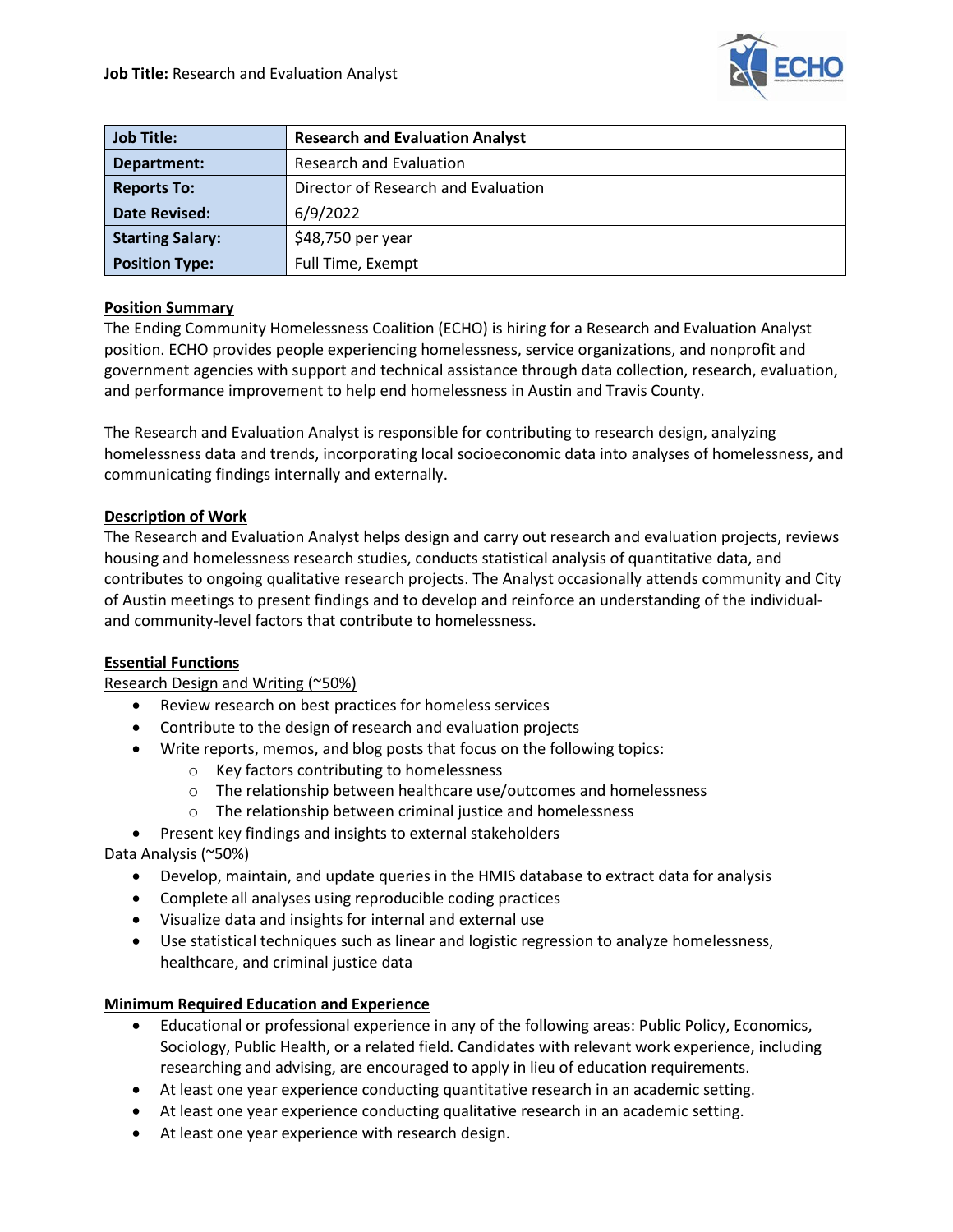

- Knowledge of various research methods.
- Experience writing and communicating research findings.
- Experience with data cleaning and analysis.
- Excellent writing skills, especially on topics related to social policy, housing, and/or homelessness.

# **Preferred Education and Experience**

- Experience with complex statistical analysis using R
- Experience managing large datasets using R
- Organized approach to time and task management
- Experience working with journal databases and conducting literature reviews
- Ability to work with others to finish projects with a high degree of quality and attention to detail
- Understanding of systemic and historical factors that have contributed to homelessness
- Interest in different approaches to addressing homelessness
- Interest in understanding and addressing racial disparities in homelessness

### **Supervisory Responsibilities**

This is not a supervisory position.

### **Other Duties**

This job description does not contain a comprehensive list of activities, duties, or responsibilities required of Analysts.

### **Work Environment**

This job operates in a professional office environment and remotely. Currently, work is fully remote. Some activities will be conducted in the community, including in other offices, libraries, and other communitybased settings. ECHO employees are required to use a personal cell phone for business purposes.

### **Physical Demands**

This position requires regular movement associated with using a computer and other office equipment, traveling to meetings, and holding in-person and telephone conversations. This role routinely uses standard office equipment such as computers, phones, and photocopiers.

### **Travel**

Overnight travel is not required.

### **ECHO Core Values**

Ideal candidate will share ECHO's core values that housing is a basic human right and that all individuals and families deserve resources and opportunities to end their homelessness.

ECHO does not discriminate against any employee or job applicant because of race, color, religion, national origin, sex, sexual orientation, gender identity, veteran status, physical or mental disability, or age. Women, transgender or gender non-conforming people, racial and ethnic minorities, veterans, people with lived experience of homelessness, and others from marginalized communities are encouraged to apply.

### **Research and Evaluation Department Values**

In addition to ECHO's core values, the Research and Evaluation team values the following and is seeking a co-worker that values these as well:

• The stories and experiences of people experiencing homelessness cannot be fully captured with